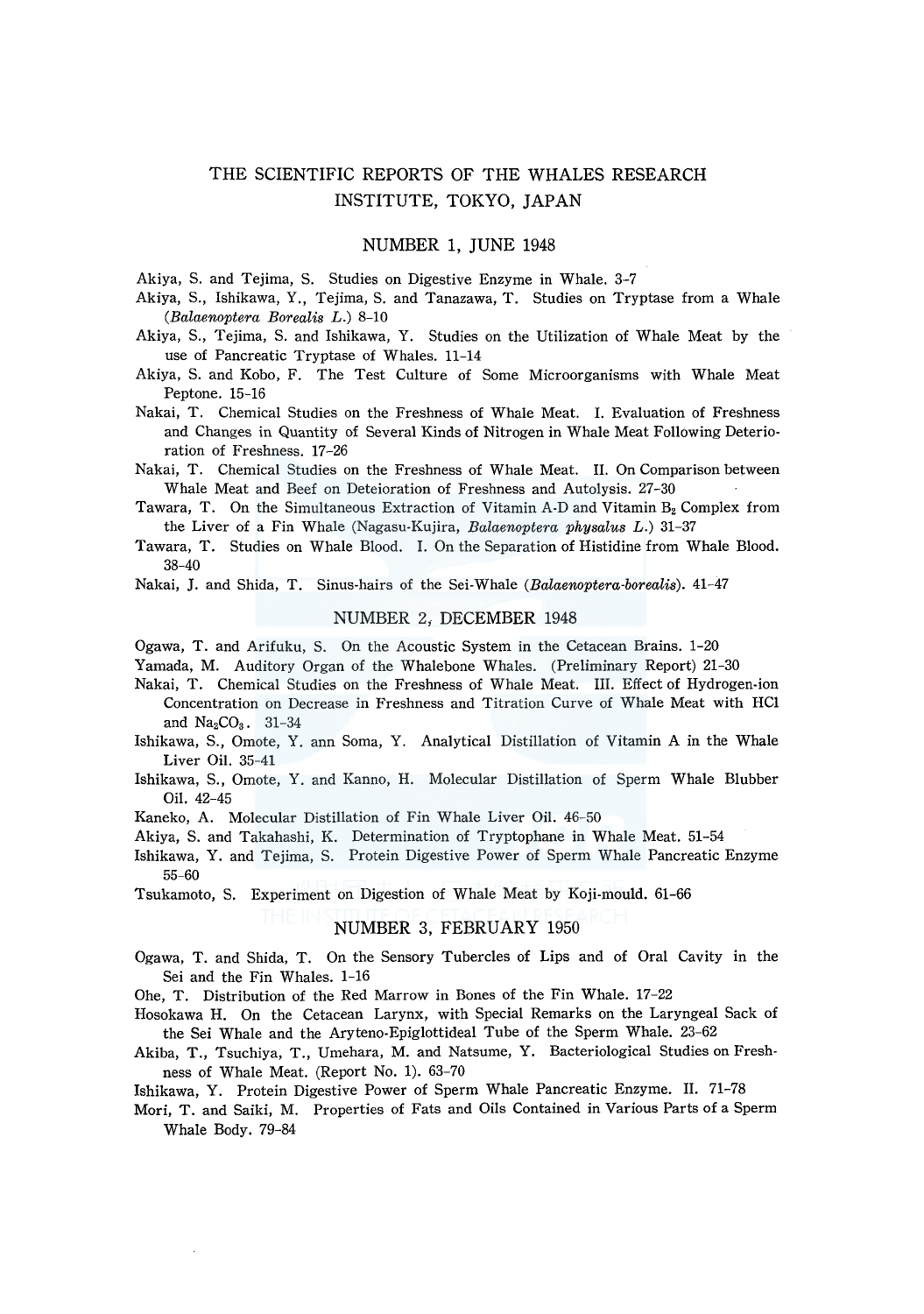Tawara, T. and Fukazawa, R. Studies on Kitol. I. Preparation of Kitol from Whale Liver Oil. 85-88

Tawara, T. and Fukazawa, R. Studies on Kitol. II. Influence of Kitol Fraction on the Determination of the International Unit of Vitamin A. 89-91

Tawara, T. and Fukazawa, R. Studies on Kitol. III. The effect of Sunlight, Air and Heat on the Vitamin A and Kitol Fractions. 92-95

Tawara, T. On the Respiratory Pigments of Whale (Studies on Whale Blood II.) 96-101

Yoshida, M. Research on Methionine in Whale. 102-105

Mizue, K. Factory Ship Whaling Around Bonin Islands in 1948. 106-118

Mizue, K. and Jimbo, H. Statistic Study of Foetuses of Whales. 119-131

Nishiwaki, M. and Hayashi, K. Biological Survey of Fin and Blue Whales Taken in the Antarctic Season 1947-48 by the Japanese Fleet. 132-190

## NUMBER 4, AUGUST 1950

Omura, H. On the Body Weight of Sperm and Sei Whales located in the Adjacent Waters of Japan. 1-13

Omura, H. Diatom Infection on Blue and Fin Whales in the Antarctic Whaling Area V (the Ross Sea Area). 14-26

Omura, H. Whales in the Adjacent Waters of Japan. 27-113

Nishiwaki, M. Determination of the Age of Antarctic Blue and Fin Whales by the Colour Changes in Crystalline Lens. 115-161

Nishiwaki, M. Age Characteristics in Baleen Plates. 162-183

Nishiwaki, M. On the Body Weight of Whales. 184-209

## NUMBER 5, JUNE 1951

- Akiba, T., Umehara, M. and Natsume, Y. Bacteriological Studies on Freshness of Whale Meat. (Report No. II). 1-4
- Hosokawa, H. On the Pelvic Cartilages of the Balaenoptera-Foetuses, with Remarks on the Specifical and Sexual Difference. 5-15
- Ohe, T. Iconography on the Abdominal Cavity and Viscera of the Balaenoptera, with Special Remarks upon the Peritoneal Coverings. 17-39

Akiya, S. and Hoshino, 0. Isolation of Histidine from Whale Blood Using 3, 4-Dichlorobenzene Sulfonic Acid. 41-47

Tawara, T. and Fukazawa, R. Studies on Kitol. IV. Purification of Kitol by Chromatographie. 49-51

Ishikawa, S., Omote, Y. and Okuda, H. Substances Related to Vitamin A in the Whale Liver Oil. 53-59

Ishikawa, S., Omote, Y., Kijima, M. and Okuda, H. Thermal Decomposition of Kitol. 61-69 Mizue, K. Grey Whales in the East Sea Area of Korea. 71-79

Mizue, K. Food of Whales (In the Adjacent Waters of Japan). 81-90

Nishiwaki, M. and Ohe T. Biological Investigation on Blue Whales (Balaenoptera musculus) and Fin Whales (Balaenoptera physalus) Caught by the Japanese Antarctic Whaling Fleets. 91-167

## NUMBER 6, DECEMBER 1951

Hosokawa, H. On the Extrinsic Eye Muscles of the Whale, with Special Remarks upon the Innervation and Function of the Musculus Retractor Bulbi. 1-33

Murata, T· Histological Studies on the Respiratory Portions of the Lungs of Cetacea. 35-47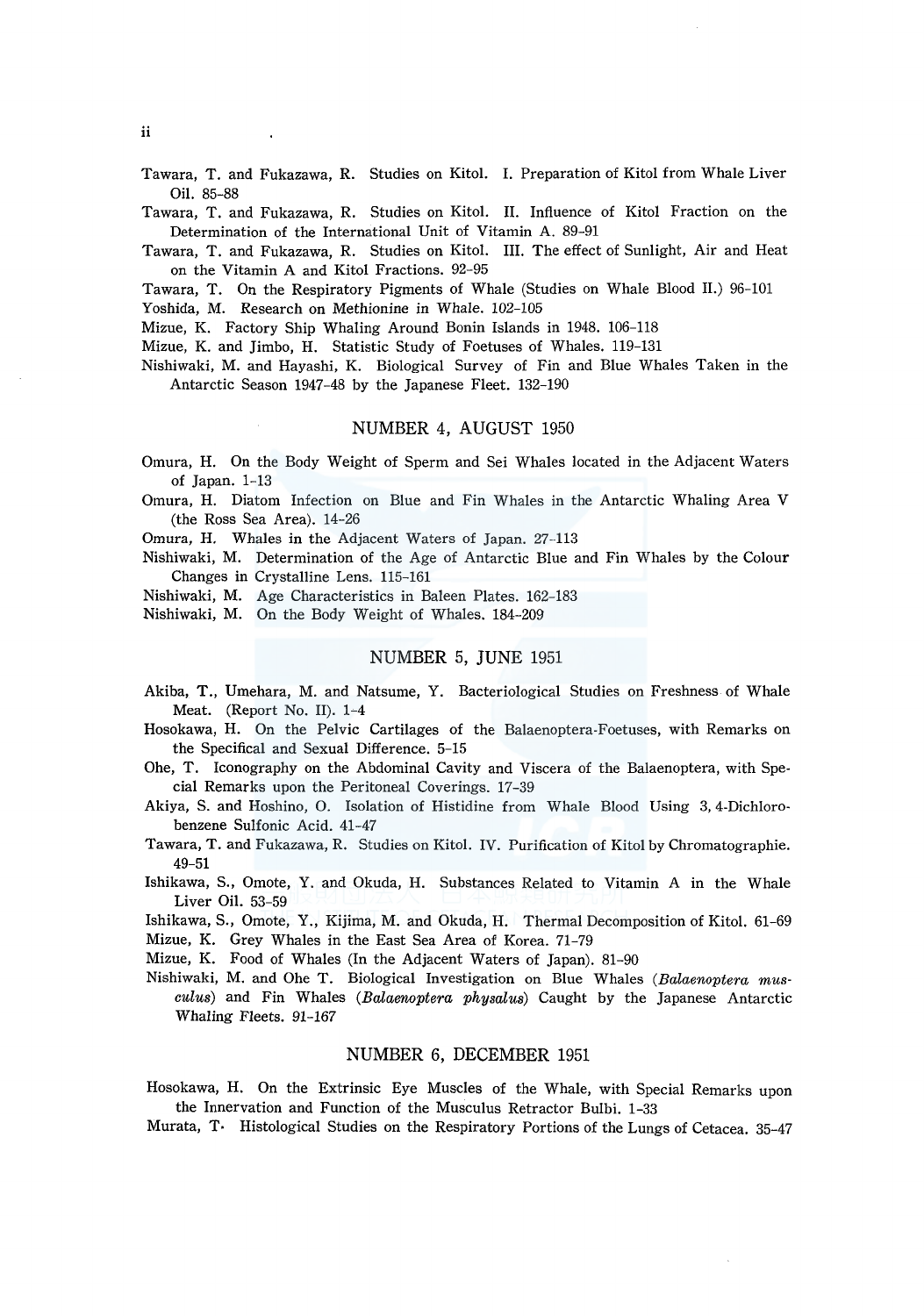Kojima, T. On the Brain of the Sperm Whale *(Physeter catodon L.).* 49-72

- Mizue, K. and Murata, T. Biological Investigation on the Whales Caught by the Japanese Antarctic Whaling Fleets Season 1949-50. 73-131
- Nishiwaki, M. On the Periodic Mark on the Baleen Plates as the Sign of Annual Growth. 133-152
- Nishiwaki, M. and Hibiya, T. On the Sexual Maturity of the Sperm Whales *(Physeter catodon)* found in the Adjacent Waters of Japan (I). 153-165
- Nakai, T. Chemical Studies on Freshness of Whale Meat. IV. Some informations of *Achromobacter ubiquitum* isolated from Whale Carcass. 167-176
- Nakai, T. and Ono, H. The Effects of Electric Shock and Fatigue on Post-mortem Changes in Muscle. 177-185
- Omote, Y. Complete Recovery of Vitamin A from Molecular Distillation Residue of Whaleliver Oil. 187-191
- Omote, Y. Chemical Structure of Kitol (I). Double Bonds and Hydroxyl Groups. 193-198
- Hirata, M. Experimental Investigation on Flattened Head Harpoon an Attempt for Restraining Ricochet. 199-207

## NUMBER 7, JULY 1952

- Ogawa, T. On the Cardiac Nerves of Some Cetacea, with Special Reference to those of *Berardius Bairdii* Stejneger. 1-22
- Akiya, S., Hoshino, 0. and Motohashi, N. On an Attempt to Preserve Whale Meat Freshness with 5-Nitrofurfuriden Aminoguanidine from Decay. 23-30
- Akiya, S. and Sawamura, R. Colorimetric Determination of 5-Nitro-2 furfuridene Aminoguanidine. 31-36
- Tomiyama, S. and Takao, M. Studies on Utilization of Higher Fatty Alcohol from Sperm Whale Oil. 37-46
- Omote, Y. A Rapid Method for the Separate Determination of Vitamin A and Kitol in the Whale-liver Oil. 47-50
- Arai, Y. and Sakai, S. Whale Meat in Nutrition. 51-67
- Yamaguchi, K. and Fujino, K. On the Serological Constitution of Striped Dolphin *(Prodelphinus caeruleo-albus* (Meyen)) (I). 69-77
- Nishimoto, S., Tozawa, M. and Kawakami, T. Food of Sei Whales *(Balaenoptera borealis)*  Caught in the Bonin Island Waters. 79-85
- Nishiwaki, M. On the Age-Determination of Mystacoceti, Chiefly Blue and Fin Whales. 87-119
- Nishiwaki, M. and Hibiya, T. On the Sexual Maturity of the Sperm Whales *(Physeter catodon)* Found in the Adjacent Waters of Japan (II). 121-124
- Ohno, M. and Fujino, K. Biological Investigation on the Whales Caught by the Japanese Antarctic Whaling Fleets, Season 1950/51. 125-188

#### NUMBER 8, JUNE 1953

Yamada, M. Contribution to the Anatomy of the Organ of Hearing of Whales. 1-79

- Omura, H. Biological Study on Humpback Whales in the Antarctic Whaling Areas IV and v. 81-102
- Fujino, K. On the Serological Constitution of the Sei-, Fin-, Blue- and Humpback-Whales (I). 103-125
- Ogawa, T. On the Presence and Disappearance of the Hind Limb in the Cetacean Embryos. 127-132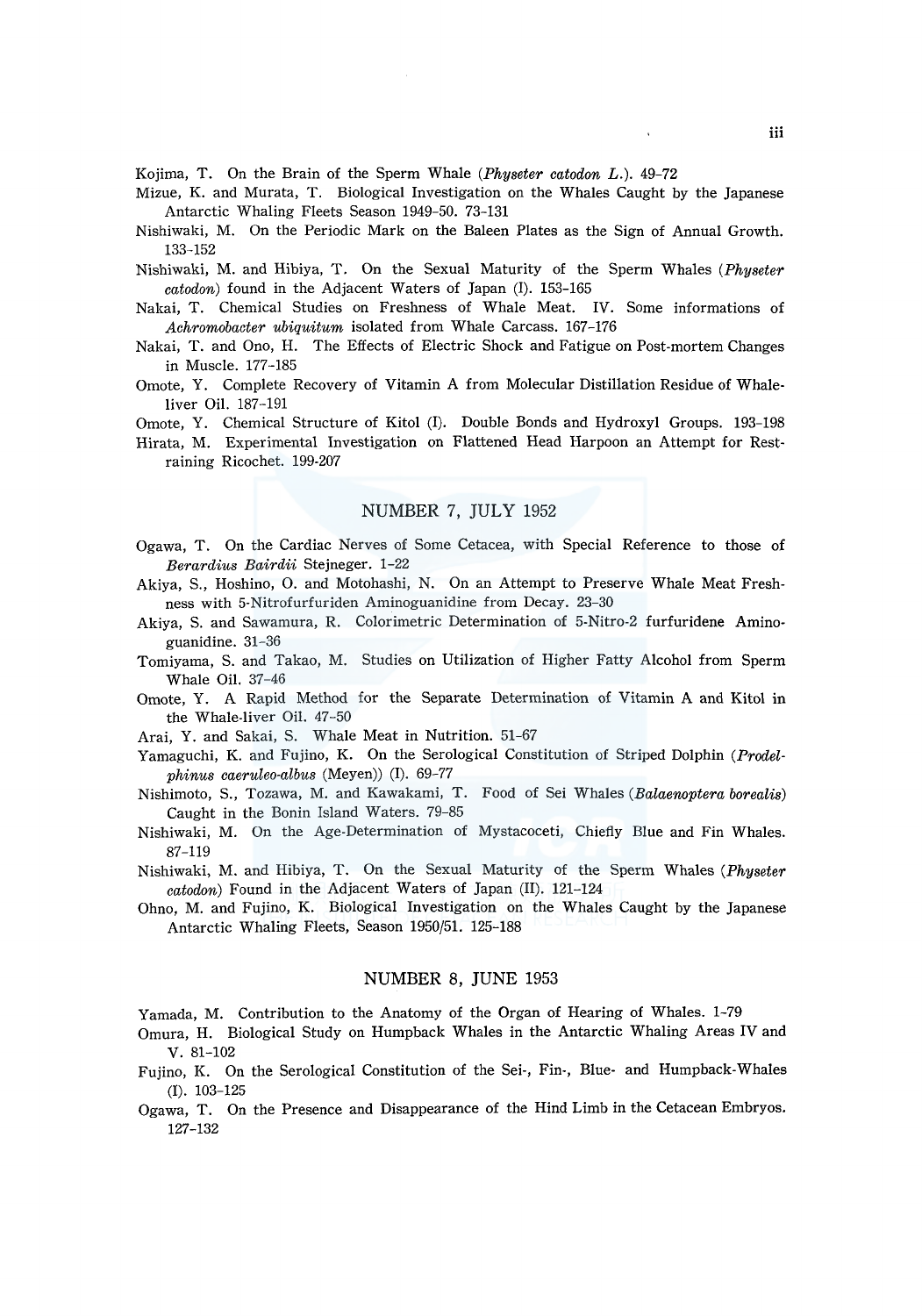Nishiwaki, M. and Yagi, T. On the Age and the Growth of Teeth in a Dolphin, *Prodelphinus caeruleo-albus).* (I). 133-146

Kakuwa, Z., Kawakami, T. and Iguchi, K. Biological Investigation on the Whales Caught by the Japanese Antarctic Whaling Fleets in the 1951-52 Season. 147-213

Nishiwaki, M. Hermaphroditism in a Dolphin *(Prodelphinus caeruleo-albus).* 215-218

## NUMBER 9, JUNE 1954

Akiya, S., Hoshino, 0. and Motohashi, N. Attempt to Preserve Freshness of Whale Meat with Germicides. II. 1-10

Ogawa, T. On the Musculature of the Sinus Venosus and its Continuation with the Socalled Conducting System of the Whale's Heart. 11-35

Yamada, M. Some Remarks on the Pygmy Sperm Whale, *Kogia.* 37-58

Yamada, M. An Account of a Rare Propoise, *Feresa* Gray from Japan. 59-88

Omura, H. and Fujino, K. Sei Whales in the Adjacent Waters of Japan. II. Further Studies on the External Characters. 89-103

Fujino, K. On the Serological Constitution of the Sperm- and Baired Beaked-Whales (I) Blood Groups of the Sperm- and Baired Beaked-Whales. 105-120

Fujino, K. On the Body Proportions of the Fin Whales *(Balaenoptera physalus* (L) Caught in the Northern Pacific Ocean (I) (Preliminary Report). 121-163

Nishiwaki, M., Hibiya, T. and Kimura, S. On the Sexual Maturity of the Sei Whale of the Bonin Waters. 165-177

Uda, M. Studies of the Relation between the Whaling Grounds and the Hydrographical Conditions (I). 179-187

## NUMBER 10, JUNE 1955

Hosokawa, H. Cross-Section of a 12 mm. Dolphin Embryo. 1-68

Nemoto, T. White Scars on Whales (I) Lamprey Marks. 69-77

Omura, H. and Nemoto, T. Sei Whales in the Adjacent Waters of Japan. III. Relation between Movement and Water Temperature of the Sea. 79-87

- Omura, H., Fujino, K. and Kimura, S. Beaked Whale *Beradius bairdi* of Japan, with Notes on *Ziphius cavirostris.* 89-132
- Fujino, K. On the Body Weight of the Sei Whales Located in the Adjacent Waters of Japan (II). 133-141
- Nishiwaki, M. On the Sexual Maturity of the Antarctic Male Sperm Whale *(Physeter catodon* L.). 143-149

Ohta, K. and Others. Composition of Fin Whale Milk. 151-167

## NUMBER, 11, JUNE 1956

Omura, H. and Sakiura, H. Studies on the Little Piked Whale from the Coast of Japan. 1-37

Nishiwaki, M., Hibiya, T. and Kimura, S. On the Sexual Maturity of the Sperm Whale *(Physeter catodon)* Found in the North Pacific. 39-46

Fujino, K. On the Body Proportions of the Sperm Whales *(Physeter catodon).* 47-83

Fujino, K. On the Serological Constitution of the Fin Whales II. Further Studies on Blood Groups. 85-98

Nemoto, T. On the Diatoms of the Skin Film of Whales in the Northern Pacific. 99-132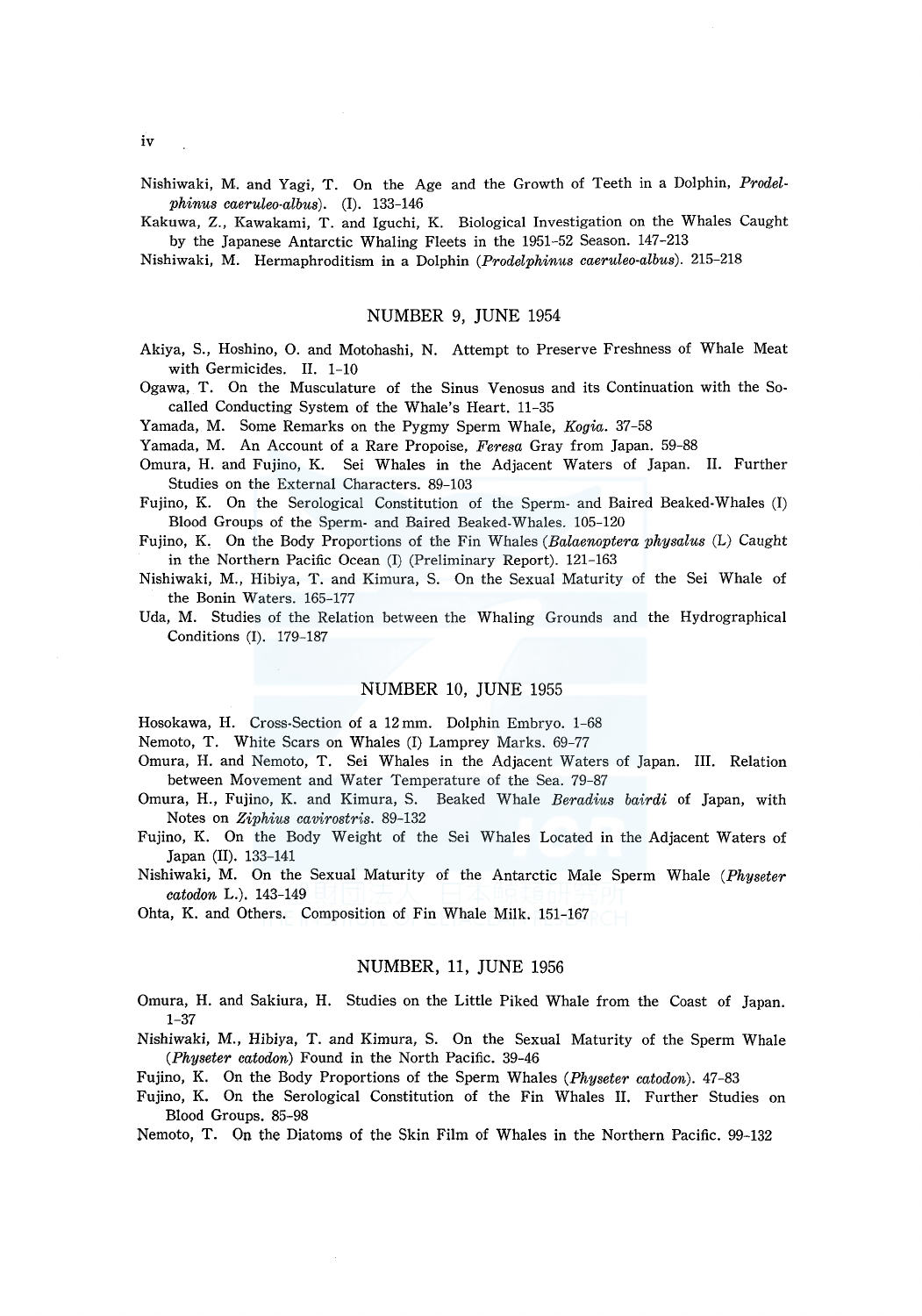Hoshina, T. and Sugiura, Y. On a Skin Disease and a Nematode Parasite of a Dolphin, *Tursiops truncatus* (Montagu, 1821). 133-138

- Iwai, E. Descriptions on Unidentified Species of Dibranchiate Cephalopods. I. An Oegopsiden Squid belonging to the Genus *Architeuthis.* 139-151
- Iwai, E. Descriptions on Unidentified Species of Dibranchiate Cephalopods. II. A Cranchiidae Squid of the Genus *Taonius.* 153-161
- Uda, M. and Nasu, K. Studies of the Whaling Grounds in the Northern Sea-Region of the Pacific Ocean in Relation to the Meteorological and Oceanographic Conditions. (Part l). 163-179

Kimura, S. and Nemoto, T. Note on a Minke Whale Kept Alive in Aquarium. 181-189

Ishikawa, Y. A Characteristic Property of Whale Oils concerning the Absorption of Gases.

I. On the Absorption of Carbon Dioxide by Whale Oils. 191-213

## NUMBER 12, JUNE 1957

Omura, H. Osteological Study of the Little Piked Whale from the Coast of Japan. 1-21 Nishiwaki, M. Age Characteristics of Ear Plugs of Whales. 23-32

- Nemoto, T. Foods of Baleen Whales in the Northern Pacific. 33-89
- Nasu, K. Oceanographic Conditions of the Whaling Grounds in the Waters Adjacent to Aleutian Islands and the Bering Sea in Summer of 1955. 91-101
- Kimura, S. The Twinning in Southern Fin Whales. 103-125
- Ichihara, T. An Application of Linear Discriminant Function to External Measurements of Fin Whale. 127-189
- Nishiwaki, M. Very Small Embryo of Cetacea. 191-192

Nishiwaki, M. One-eyed Monster of Fin Whale. 193-195

- Ogawa, T. and Kamiya, T. A Case of the Cachalot with Protruded Rudimentary Hind Limbs. 197-208
- Uda, M. and Dairokuno, A. Studies of the Relation between the Whaling Grounds and the Hydrographic Conditions. (II) A study of the Relation between the Whaling Grounds off Kinkazan and the Boundary of Water Masses. 209-224
- Abe, T. Notes on Fishes from the Stomachs of Whales Taken in the Antarctic. I. *Xenocyttus nemotoi,* a New Genus and New Species of Zeomorph Fish of the Subfamily *Oreosominae* (Goode and Bean, 1895). 225-233
- Tsuyuki, H. On the Oils Contained in Various Blubbers of Northern Elephant Seal, *Mirounga angustirostris.* 235-240

## NUMBER 13, SEPTEMBER 1958

Omura, H. North Pacific Right Whale. 1-52

- Nishiwaki, M. and Kamiya, T. A Beaked Whale *Mesoplodon* Stranded at Oiso Beach, Japan. 53-83
- Nishiwaki, M. and Randa, C. Killer Whales Caught in the Coastal Waters off Japan for Recent 10 Years. 85-96
- Ohsumi, S. (Kimura), Nishiwaki, M. and Hibiya, T. Growth of Fin Whale in the Northern Pacific. 97-133
- Nishiwaki, M., Hibiya, T. and Ohsumi, S. (Kimura). Age Study of Sperm Whale Based on Reading of Tooth Laminations. 135-153
- Nishiwaki, M., Ichihara, T. and Ohsumi, S. (Kimura). Age Studies of Fin Whale Based on Ear Plug. 155-169

Fujino, K. On the Serological Constitution of Fin Whale III. Human B Blood Group Sub-